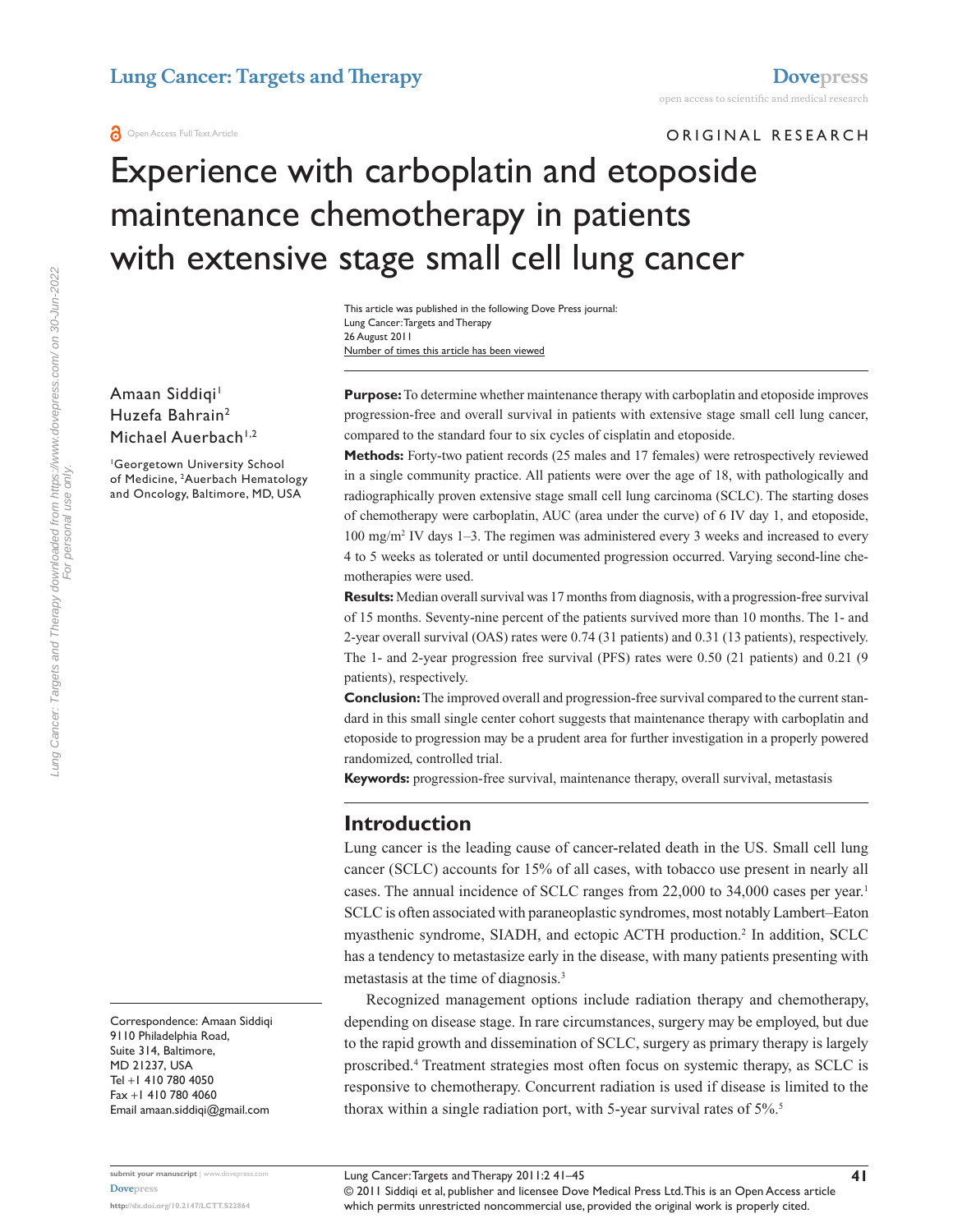**[Dovepress](www.dovepress.com)**

Staging is divided into limited and extensive stage disease. Extensive stage disease extends beyond a single radiation port (from the ipsilateral hemithorax to the contralateral hemithorax, or to distant sites). Untreated patients with extensive disease have a median survival of 6 weeks.<sup>1</sup> The current standard for extensive stage SCLC is combination chemotherapy, using etoposide plus a platinum derivative (often cisplatin) for four to six cycles, or two cycles past maximum response.<sup>1</sup> In fact, treatment with cisplatin plus etoposide has been standard for over 20 years, as few other therapies have been shown to improve survival. Sixty to eighty percent of extensive stage disease responds to chemotherapy, with only 15%–20% achieving complete remission.3

Myelosuppression, nausea, vomiting, peripheral neuropathy, fatigue, and nephrotoxicity, are the most common toxicities associated with this chemotherapy regimen. Due to the cumulative toxicity of the cisplatin, patients can usually tolerate only a limited number of cycles. Median survival is 9–10 months using combination chemotherapy (cisplatin/ etoposide), with few patients surviving past 2 years.<sup>3</sup> Since carboplatin has a more favorable toxicity profile with likely equal efficacy, it is commonly used as an alternative to cisplatin. Carboplatin, while better tolerated, does cause more myelosuppression.<sup>1,3,6</sup>

The increasing use and clinical efficacy of 5HT3 receptor antagonists and substance P antagonists over the years, such as ondansetron, granisetron, and aprepitant, have led to an improvement in symptoms of nausea and vomiting.7 The approval and use of growth factors has led to decreased morbidity caused by cytopenias, making treatment interruption less common. The strategy of maintenance chemotherapy has demonstrated improved survival in published series. A literature review by Sculier et al evaluating the effectiveness of maintenance chemotherapy used in several randomized trials (in varying stages of disease) showed mixed results, though none of the regimens used carboplatin. Significant improvements in survival were seen in patients with limited stage disease treated with maintenance cisplatin/etoposide, though the regimen was not used in patients with extensive stage disease.<sup>8</sup> Similarly, in a meta-analysis by Bozcuk et al, improvements in both 1- and 2-year overall survival were seen with maintenance chemotherapy, although carboplatin/etoposide was not one of the regimens analyzed.<sup>9</sup>

The purpose of this retrospective analysis is to determine whether maintenance therapy with carboplatin plus etoposide given every 3 to 5 weeks until progression or death resulted

in improvements in overall and progression-free survival in the study group.

## **Patients and methods**

Forty-two eligible patients' charts were reviewed for the study. Consecutive, nonselected, carboplatin/etoposide treated patients meeting criteria for extensive stage SCLC were included in the analysis. Inclusion was restricted to patients with pathologically proven SCLC and radiographically proven extensive stage disease, who were treated with the intention of continuous maintenance therapy with carboplatin and etoposide, until progression or death. No exclusions for age, race, or performance status were present. ECOG scores were used to assess performance status at the time of diagnosis (Table 1). Exclusions included limited stage disease, complete data unavailable, or diagnosis inconsistent with SCLC. Demographic data was compiled (Table 2).

Time to progression and overall survival were calculated. The starting doses of chemotherapy were an AUC of 6 for carboplatin on day 1 and 100 mg/m<sup>2</sup> of etoposide on days  $1-3$ .

Chemotherapy was then administered every 3 weeks initially. Dose reductions of up to 25% or prolongation of treatment interval to 4 or 5 weeks was done as needed for myelosuppression. All patients receiving maintenance chemotherapy required dose reduction for grade III or IV neutropenia or thrombocytopenia. Treatment was continued until documented radiographic progression occurred. All underwent serial CT scanning for known sites of disease. All received prophylactic cranial irradiation. Sixteen were placed on second-line chemotherapy, with three receiving third-line treatment. For the purpose of this study, progression-free survival only applies to first-line therapy.

## Data collection

Names and medical records were recorded on a separate spreadsheet. The following information was collected: age, gender, date of diagnosis, date of initial treatment, chemotherapy regimen, frequency of treatment, secondand/or third-line treatment, performance status, presence

| Table I Performance status |  |  |
|----------------------------|--|--|
|----------------------------|--|--|

| <b>ECOG</b> score | <b>Number of patients</b> |  |  |
|-------------------|---------------------------|--|--|
|                   |                           |  |  |
|                   |                           |  |  |
|                   |                           |  |  |
|                   |                           |  |  |

**42**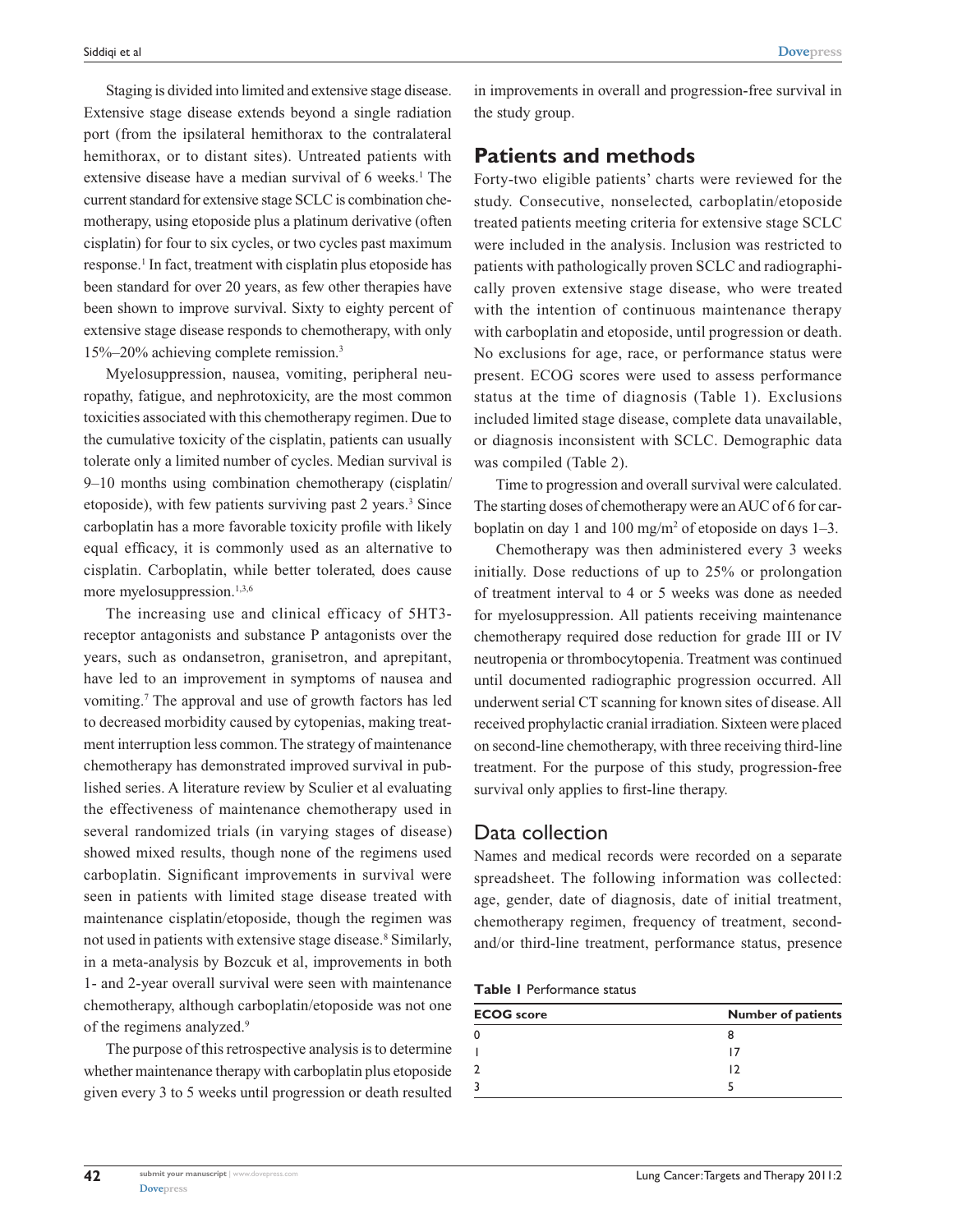#### **Table 2** Demographics

|                        | Number (%) |  |
|------------------------|------------|--|
| Male                   | 25(59.5)   |  |
| 17(40.5)<br>Female     |            |  |
| 41 (97.6)<br>Caucasian |            |  |
| African-American       | 1(2.4)     |  |
| 0(0)<br>Other          |            |  |
| Mean age at diagnosis  | 62.5 years |  |

and location of metastasis, date of metastasis, and date of progression or death.

## Data analysis

Data are presented as mean, median, and range. One and 2-year overall survival and progression-free survival were also calculated.

## **Results**

Forty-two patients, 25 males and 17 females, were included in the analysis. Forty-one were Caucasian, and one was African-American. The median age at diagnosis was 62.5 years with a range of 44–85 years. The earliest diagnosis was January 1994; the most recent August 2006. At the time of diagnosis, performance status was assigned, using the ECOG scoring system. Sites of metastasis were noted, with seven patients having multiple sites of metastasis (Table 3).

The median overall survival was 17 months from time of diagnosis, with a range of 2–80 months. The mean overall survival was 22.5 months. One- and 2-year overall survival rates were 0.74 (31 patients) and 0.31 (13 patients), respectively.

The median progression-free survival was 15 months from diagnosis, with a range of 2–80 months. The mean progression free survival was 20.4months. One- and 2-year progression free survival rates were 0.55 (23 patients) and 0.26 (11 patients), respectively. Survival data are presented in Table 4.

## **Discussion**

The use of cisplatin and etoposide has been proven to be an effective regimen for extensive stage SCLC, resulting in

**Table 3** Metastasis

| <b>Sites of metastasis</b>   | <b>Number of patients</b> |  |  |
|------------------------------|---------------------------|--|--|
| Liver                        | 13                        |  |  |
| <b>Brain</b>                 | $\mathbf{L}$              |  |  |
| <b>Bone</b>                  | 10                        |  |  |
| Multiple sites of metastasis |                           |  |  |

**Note:** Items are not mutually exclusive.

improved survival for patients who receive four to six cycles of therapy. Carboplatin is often used in place of cisplatin, due to its more favorable side effect profile, while maintaining efficacy.1,3,6 While the efficacy of carboplatin plus etoposide in extensive stage SCLC is well established, maintenance therapy is controversial, and would be difficult if cisplatin were used instead. With improved second generation chemotherapy and better palliative agents, maintenance chemotherapy is better tolerated. The results from the previously published trials examining the benefit of maintenance are unclear with positive results seen only in certain subsets studied.<sup>8,9</sup>

A previously published clinical trial using a limited number of cycles of cisplatin and etoposide, yielded a median survival of 9–10 months, consistent with the published norm.<sup>3</sup> With a range from 2 months up to 80 months of overall survival times from diagnosis in this study, median survival was calculated so as to limit the influence of outliers. In fact, there were only nine (21.4%) who survived fewer than 10 months. Thirty three patients (78.6%) exceeded the previously documented median survival time of approximately 10 months. Thirteen were living 2 years after diagnosis, with eleven of those progression-free at 2 years. Four were still alive at the time of this study, and appeared free of progression. Eleven (26.2%) developed brain metastases.

Previous studies analyzing chemotherapy without maintenance show 1- and 2-year overall survival (OS) to be 0.30 and 0.10, respectively.<sup>9</sup> In our study, improvements in both 1-year OS (30% to 74%), and 2-year OS (10% to 31%) were seen. In addition, previous studies showed progression-free survival (PFS) at 1 and 2 years to be 0.13 and 0.10, respectively, for nonmaintenance treatment.<sup>9</sup> In this analysis, improvements were seen in 1-year PFS (13% to 55%), and 2-year PFS (10% to 26%). One to 50 sets of seven cycles of carboplatin and etoposide were administered. Thirty-nine patients responded to first-line therapy. All patients who responded to treatment eventually required dose reduction. Dose reduction was most commonly required after cycle number eight. Myelosuppression was the most common limiting toxicity. All other toxicities were manageable with supportive care or were relatively mild.

Sixteen of the 42 patients were placed on second-line chemotherapy. Six were placed on paclitaxel alone, four on topotecan alone, and one on doxorubicin. Three were placed on the combination of topotecan and navelbine, one on topotecan and gemcitibine, and one on a combination of topotecan and paclitaxel. Three received third-line therapies.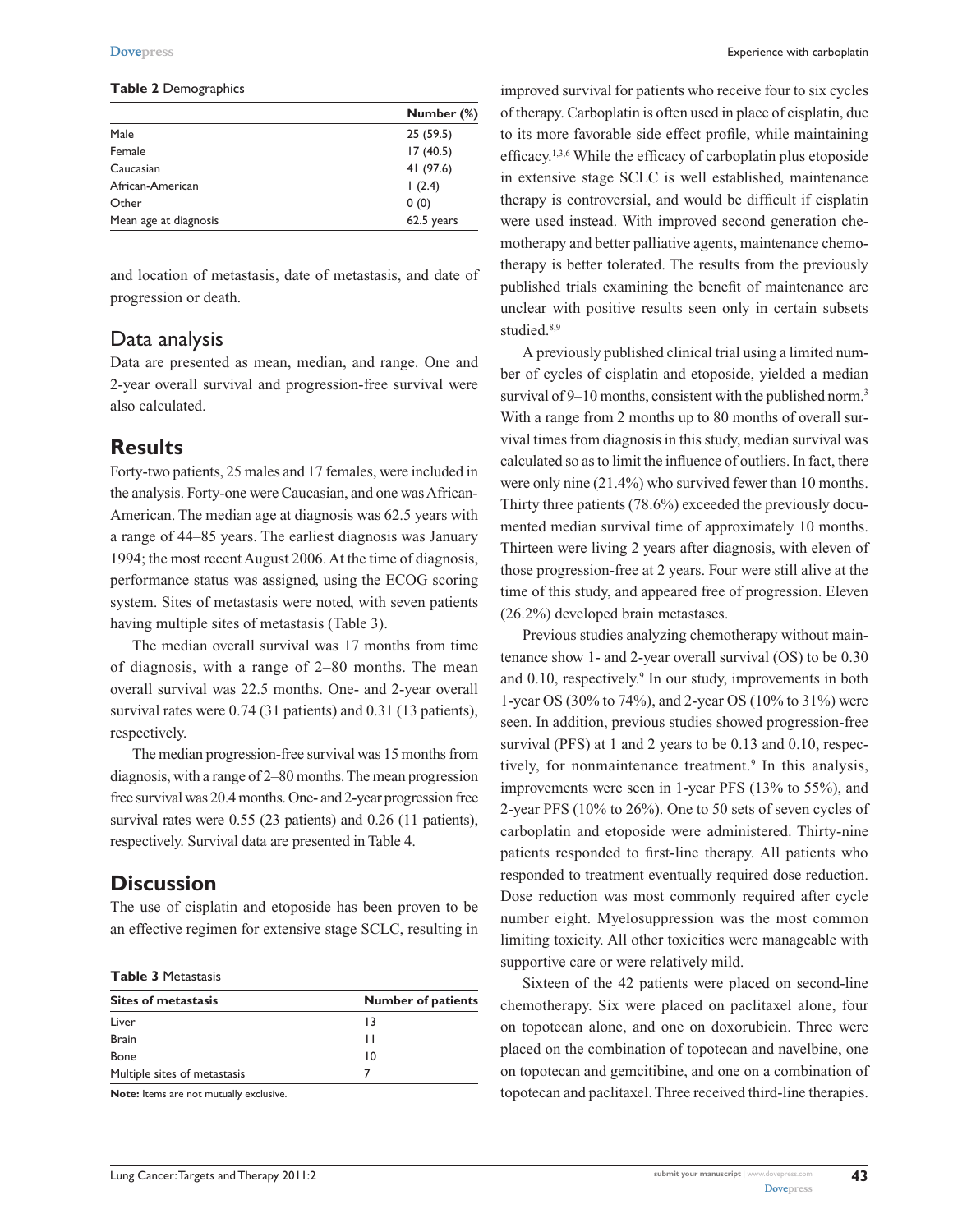### **Table 4** Survival data

|                       |               | <b>Progression-free survival (PFS)</b> |           |                  | <b>Overall survival (OAS)</b> |           |  |
|-----------------------|---------------|----------------------------------------|-----------|------------------|-------------------------------|-----------|--|
|                       | $<$ 10 months | $10-24$ months                         | 24 months | $\leq$ 10 months | $10-24$ months                | 24 months |  |
| Patients ( $n = 42$ ) | I3 (30.9)     | 18(42.9)                               | 11 (26.2) | 9 (21.4)         | 20(47.6)                      | 13(30.9)  |  |

**Note:** Data are presented as no. (%) unless otherwise indicated.

Of these three, one received taxotere, another topotecan, and the third gemcitibine.

All 42 patients received prophylactic cranial irradiation (PCI). The increase in overall and progression-free survival may be partially attributed to the PCI, which has been shown to increase overall survival in limited and extensive stage small cell lung cancer.<sup>10,11</sup> With the significant increase in survival seen in this study, it is postulated that maintenance chemotherapy confers an additional benefit.

With a median overall survival rate of 17 months (and 1-year and 2-year PFS of 55% and 26%, respectively) in this study, maintenance chemotherapy appears to offer a survival benefit compared to the standard four to six cycles of cisplatin and etoposide. These findings support previously published evidence suggesting that maintenance chemotherapy provides considerable improvement over the current standard in patients with extensive stage SCLC.6

Two previous studies demonstrated the efficacy of maintenance therapy in SCLC.<sup>2</sup> In 1998, Sculier et al analyzed 13 randomized trials, in which patients were treated with maintenance regimens involving various chemotherapeutic agents. Chemotherapies analyzed include cisplatin/etoposide in limited stage disease, and various combinations of cyclophosphamide, vincristine, methotrexate, doxorubicin, and vindesine. Though none of the regimens used were carboplatin/etoposide in extensive stage disease, evidence of benefit with maintenance was seen. Three of the 13 studies showed significant increases in overall survival, with one study showing a significant decrease.<sup>8</sup>

In 2005, Bozcuk et al performed a meta-analysis of 14 clinical trials, some of which were also included in Sculier et al's study. Again, various regimens were used in either limited stage or extensive stage disease, though the cisplatin/etoposide regimen was only evaluated in limited stage disease. The therapies assessed included cisplatin/ etoposide in patients with limited stage disease, in addition to topotecan or etoposide alone, and various combinations of cyclophosphamide, vincristine, doxorubicin, lomustine, methotrexate, vindesine, and hexamethylmelamine.<sup>9</sup> The meta-analysis by Bozcuk et al showed that maintenance chemotherapy modestly improved 1-year overall survival  $(30\% \text{ to } 39\%)$  and 2-year overall survival  $(10\% \text{ to } 14\%)$ , as compared to standard chemotherapy. Improvements in 1-year progression-free survival (13% to 23%), as well as 2-year progression-free survival (10% to 13%) were observed as well.8 Although neither Sculier et al nor Bozcuk et al analyzed use of maintenance carboplatin/etoposide in extensive stage SCLC, both meta-analyses provided rationale for future use of maintenance chemotherapy. Of note, both publications stressed the need for future large, randomized trials of good quality to assess the use of maintenance therapy.8,9

There are potential concerns with our study. With a sample population size of only 42 patients, the study is not well-powered, and effectively, this is a single institution study without a control group. Also, this study was neither randomized nor blinded, both limitations of retrospective studies. Despite these drawbacks, this study demonstrates a nearly two-fold improvement compared to the published results with the current standard. As a result of these encouraging findings, further study into chemotherapy with carboplatin and etoposide to progression in extensive stage SCLC appears warranted.

## **Conclusion**

Through a retrospective analysis, we have shown that the efficacy of maintenance chemotherapy with carboplatin and etoposide may exceed that of standard cisplatin and etoposide for four to six cycles in extensive stage SCLC. Both overall survival and PFS were significantly longer in this series than is currently described with standard of care. Although we acknowledge that a retrospective study without randomization, blinding, or control groups is not significant enough to change current guidelines, the patients in this study were consecutive and nonselected, and the results found are particularly encouraging. Because of these findings, as well as previous anecdotal evidence, further study using randomized, controlled trials should be pursued. We also suggest this tactic of maintenance therapy be considered an alternative to the current standard of care in the future.

## **Acknowledgment**

We acknowledge the staff at Auerbach Hematology and Oncology for their valuable assistance.

**44**